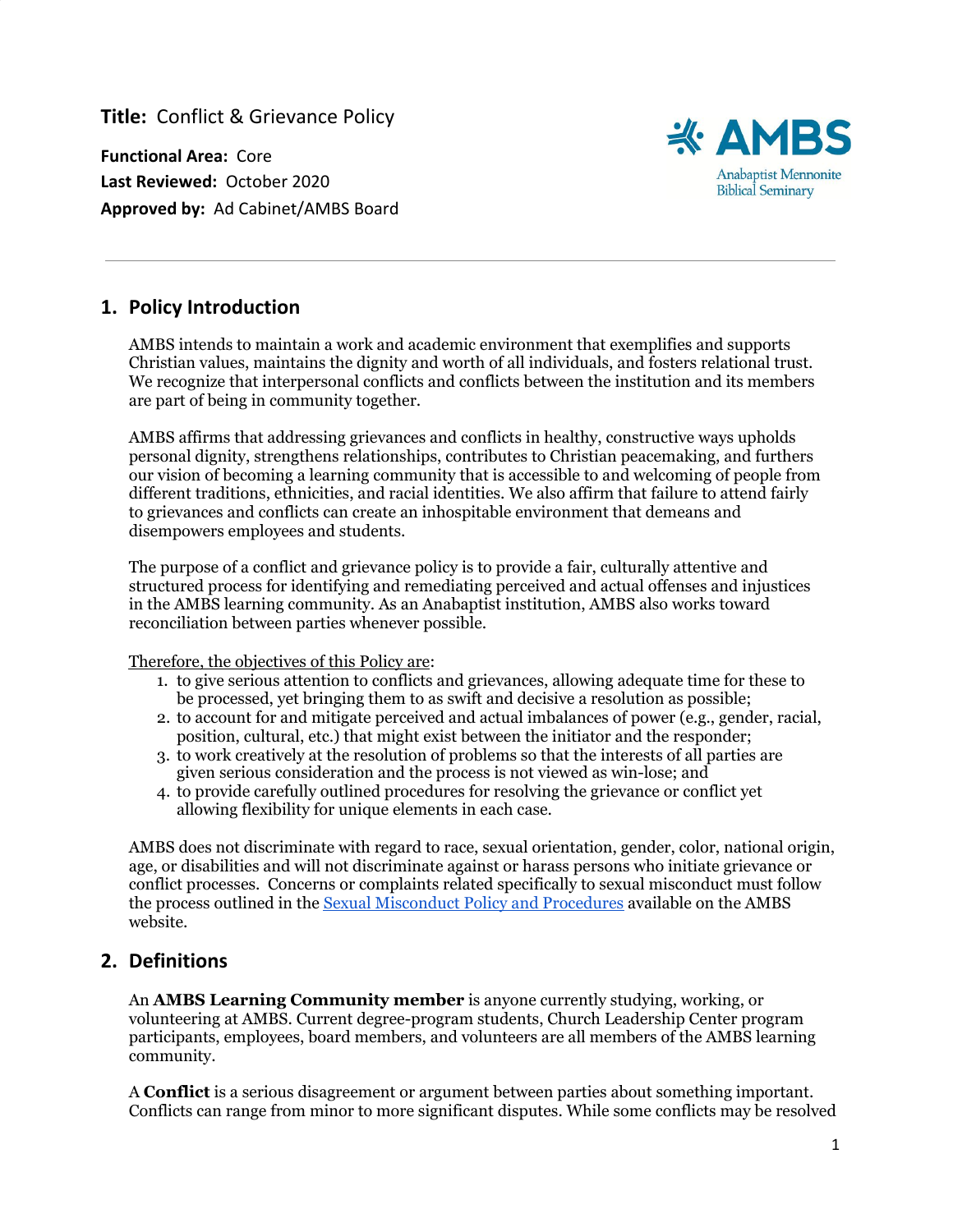without using this policy, any AMBS community member experiencing harm from a conflict can use this policy.

A **Grievance** is an actual or perceived cause for protest or complaint arising out of some perceived or actual harm due to a comment, action or policy. This alleged action may impinge on an individual's spiritual or emotional well-being or their ability to thrive in and contribute to the AMBS learning community without fear or intimidation.

An **Initiator** is someone who brings forward a grievance or conflict to a team member and seeks assistance working through their concern or complaint.

A **Responder** is the other person named in a grievance or conflict who is asked to participate in a process to work through the concern or complaint. There can be more than one initiator or responder in a given grievance or conflict situation.

The **Conflict and Grievance Response Team** consists of the several administrators and faculty who are trained in conflict resolution and who are responsible to carry out the policies and procedures in this document. See the [Conflict and Grievance Response Team Members](https://docs.google.com/document/d/1L9eTmyz4yOp7VRn-cjVhO3SxPiL5hYgoAE8Ov4tRSiE/edit) document for names and contact information.

The **Intake Form** is used by a Team member any time someone comes forward with a grievance or conflict needing resolution. When a Conflict or Grievance Response process is complete, the completed form is confidentially filed in the President's Office.

**Conferencing** refers to meetings led by a facilitator or co-facilitators in which resolution of a grievance or conflict is sought. Conference procedures are outlined in the levels below.

An **Advocate** is someone who accompanies an initiator or responder through any meetings related to the grievance or conflict. The presence of an advocate is optional for either the initiator or responder. An advocate must be a legal adult. The purpose of an advocate is to provide moral or emotional support for the person who seeks their help and to serve as an active listener to the discussion between the parties as they work toward resolution. An advocate is not intended to be a vocal participant.

## **3. Education of the AMBS Learning Community**

See the document [Conflict and Grievance Policy Education Procedures](https://docs.google.com/document/d/1X9DtE-yZXeuq0kRkpjfmMAEB63vmGwLMPCFW62Y-ODY/edit) to review how the AMBS learning community is educated about this policy.

## **4. Theological Framework**

Historically, Mennonites have appealed to Matthew 18 as the preferred biblical approach to conflict. Matthew 18 encourages the initiator or responder in a conflict to approach the other party directly and privately before drawing others into the dispute. This approach carries the potential of resolving conflict while attending directly to the relationship, increasing trust between parties, strengthening interpersonal conflict resolution skills and intercultural competence skills, and avoiding undue escalations of situations that can be resolved easily. However, in situations where there are significant imbalances of power and/or where a grievant feels physically or emotionally unsafe, having to take a direct approach can disempower the grievant, exacerbate the conflict, and foster conflict avoidance, all of which undermine the well-being of the wider community. Matthew 18 also assumes that the grievant and respondent know each other and does not address offenses committed by an institution. Therefore, it does not speak to cases in which an anonymous action has been taken against the initiator, or if the complaint is about an official policy or procedure.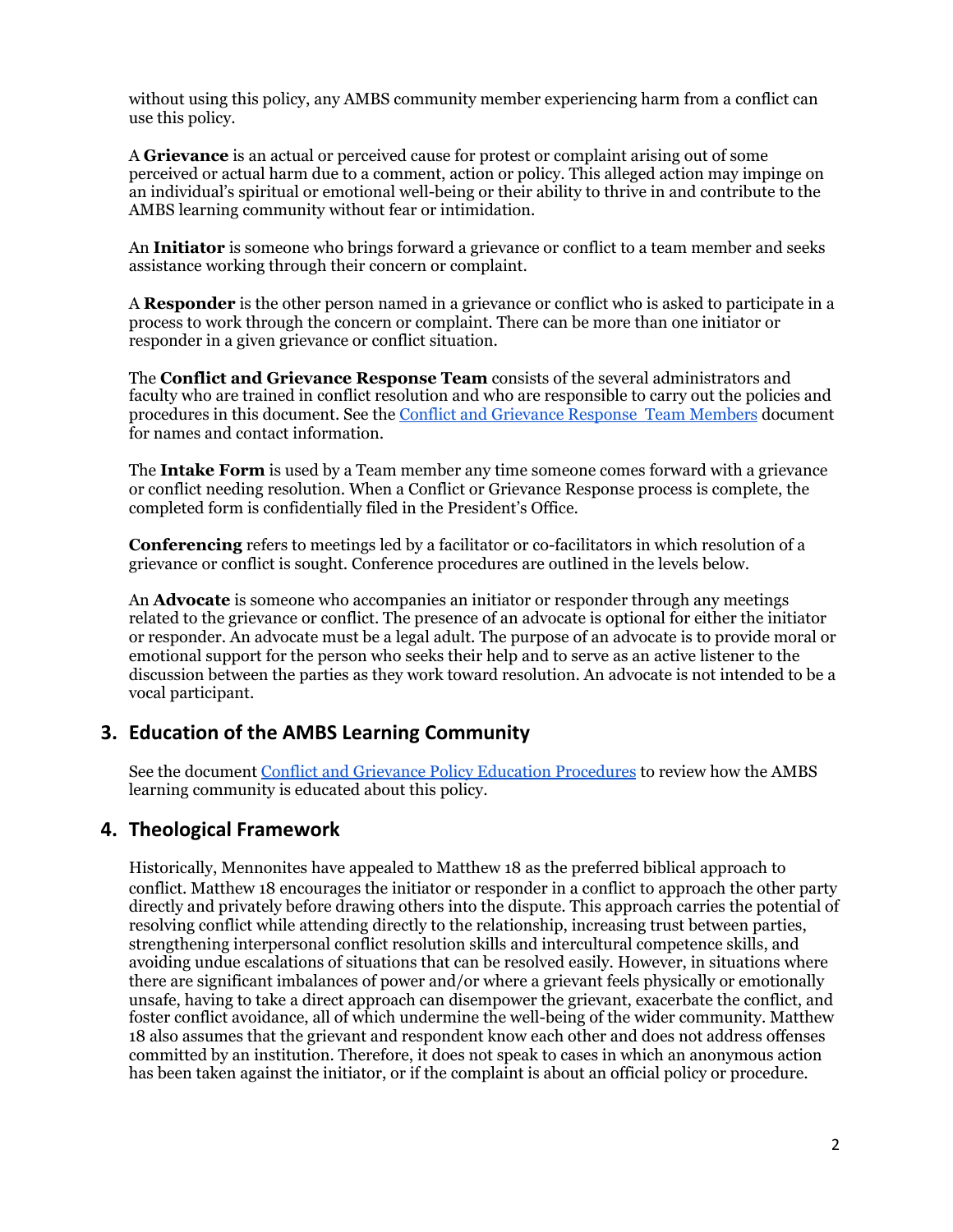Because of the limitations of Matthew 18, this Conflict and Grievance Policy integrates other biblical perspectives:

- When a conflict arose in the early church, a team of deacons was appointed to attend to needs that were being neglected in the community (Acts 6).
- Those who are more powerful in a community have a responsibility to attend to and protect those who are disempowered or on the margins (Luke 1:52; Matt. 25:31-46).
- God commanded the Israelites to create safe spaces for those threatened with retaliation due to real and perceived offenses in the community (Num. 36:9-15).
- Sometimes the use of wise arbiters or advocates with experience in conflict resolution was encouraged (1 Cor. 6:1-6; 1 John 2:1).

# **5. Procedures for Addressing Grievances and Conflicts**

### **Conflict and Grievance Response Team**

Members of the [Conflict and Grievance Response Team](https://docs.google.com/document/d/1L9eTmyz4yOp7VRn-cjVhO3SxPiL5hYgoAE8Ov4tRSiE/edit) are available to assist anyone in the AMBS learning community with a conflict or grievance to bring forward. The team member will complete an [intake form](https://docs.google.com/document/d/1q27dxxTb_2rWGLWhtfKbs6AZF7xsOqfgHLKA9YA4FQg/edit) for documentation, and will outline the levels noted below in section six.

### **Legal Recourse**

If the complaint is of a criminal nature, investigations at AMBS will not control the outcome of any law enforcement investigation. Furthermore, this policy and the procedures outlined herein should not be interpreted as negating, bypassing, or limiting the right of any party to pursue legal recourse at any time outside of the internal AMBS processes outlined herein. In addition, either party in a conflict or grievance may elect to seek legal representation in AMBS procedures to the extent mandated or allowed by law.

### **Policy Grievances**

If a grievance related to an AMBS policy is initiated, the AMBS administrative cabinet takes the position of responder and two members will represent AMBS in the process. If the grievance cannot be addressed at Levels One or Two as outlined below, the director of human resources will secure an outside facilitator for Level Three: Conferencing. This mediator will be approved by both initiator and responder. If deemed appropriate by the Conflict and Grievance Response Team, external members of the AMBS constituency may be appointed as an ad hoc team to serve in the Level Four team determination process; this could include area conference and/or MEA representation and/or others who represent the initiator's social and cultural identity.

#### **Grievances Involving Harassment or Discrimination**

If a grievance involves instances of harassment or discrimination against underrepresented groups, abuses of power and injustices related to intercultural competence and undoing oppression, either party may request that the process begin with Level Three: Conferencing. The Team may also determine that the grievance should start with Level Three.

In cases involving harassment and discrimination, a third party may initiate a grievance process on behalf of a victim who wishes not to come forward. For example, if a third party witnesses instances of bullying or a pattern of racist comments between a staff member, the third party may initiate a grievance process with the international student's approval, but with or without their participation. In this instance, the third party and the responder become the parties referred to below.

### **Concerns about Fraud or Illegality**

In matters of legal and fiscal integrity, AMBS does not want persons who have concerns about the behavior of a fellow employee to speak directly with the employee in question, as would be the case in most situations of conflict. The [Fraud Prevention and Legality Policy](https://docs.google.com/document/d/1gJflzhwvBzc8reyY3hXjNV9XtObPO2meUEYfsanWnzE/edit) should be used for such instances rather than the Conflict and Grievance Policy.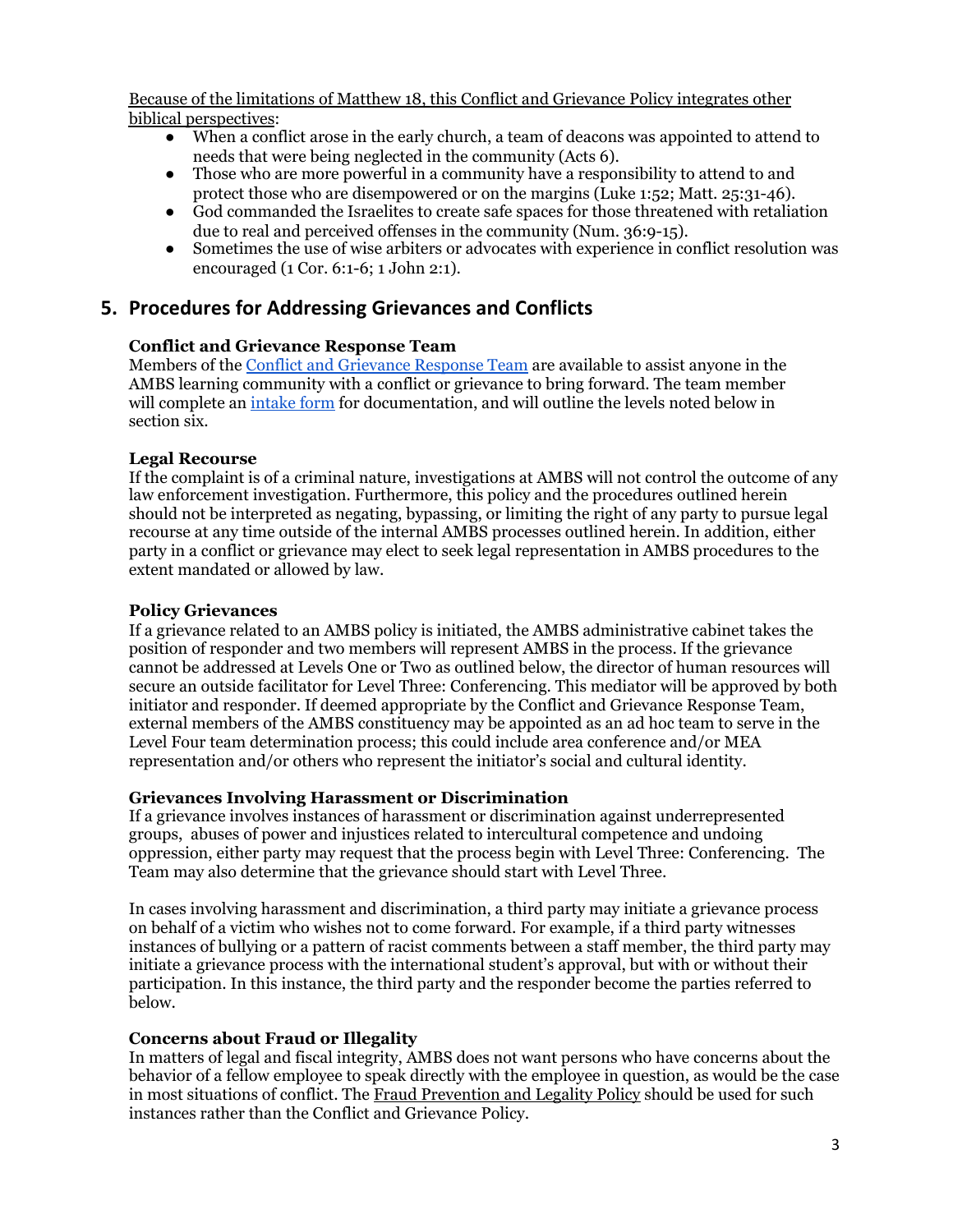# **6. Conflict and Grievance Policy Levels**

If a conflict or grievance is brought to a Conflict and Grievance Response Team member, this person will fill out the intake form and help the initiator determine which level of the process to request. If brought to the team itself, one team member will be appointed to fill out the intake form and help the initiator determine which level to request.

#### **Level One: Direct Address**

Some grievances and conflicts that arise in social situations can be resolved through one-to-one personal encounter. Offenses that arise from misunderstandings or unintentional hurts may be best addressed in this way. Either party can initiate this level.

If Level One reaches a resolution, the initiator will inform the team member who completed the initial intake form; this team member will update the document and provide it to the President's Office for filing.

#### **Level Two: Advocacy**

If any party in a grievance or conflict feels unheard or unfairly treated in the direct address or feels unsafe with a direct address, they may request the assistance of an advocate. The purpose of an advocate is to provide moral or emotional support for the person who seeks their help (initiator or responder) and to serve as an active listener to the discussion between the parties as they work toward resolution. Conflict and Grievance Response Team members are trained in conflict mediation and can be available to serve as an advocate.

If this level resolves the conflict, the initiator will inform the Conflict and Grievance Response Team member who completed the initial intake form; the team member will update the form accordingly and submit it to the President's Office for confidential filing.

If the first two levels of the process prove unsuccessful, the process will move forward to Level Three.

#### **Level Three: Conferencing**

Documentation of the process to this point will be reviewed by the Assistant Director of Human Resources (or appointee from the Conflict and Grievance Response Team) who will ensure that the conferencing procedures laid out below are followed and that the process is prompt, thorough, and impartial.

Generally, at least one member of the Conflict and Grievance Response Team will serve as facilitator, or there may be two co-facilitators. In its sole discretion, AMBS may determine that an outside facilitator may be needed, and AMBS can appoint an outside facilitator at its own cost. Notwithstanding, either party may petition that an alternate person within or outside of the AMBS community be approved by the team to serve as a co-facilitator, and that party shall bear the costs associated with that request.

Depending on the nature of the conflict or grievance, this level may involve meetings in which both parties are present, or may only involve separate meetings. The facilitator(s) will determine this in consultation with the participants.

The first step in the conferencing process is for the facilitator(s) to inform the responder about the conflict or grievance, if this individual does not already know. The facilitator should then initiate an information gathering process in which both parties provide as many of the following details as possible:

- a. names of all parties;
- b. type of conflict or grievance alleged;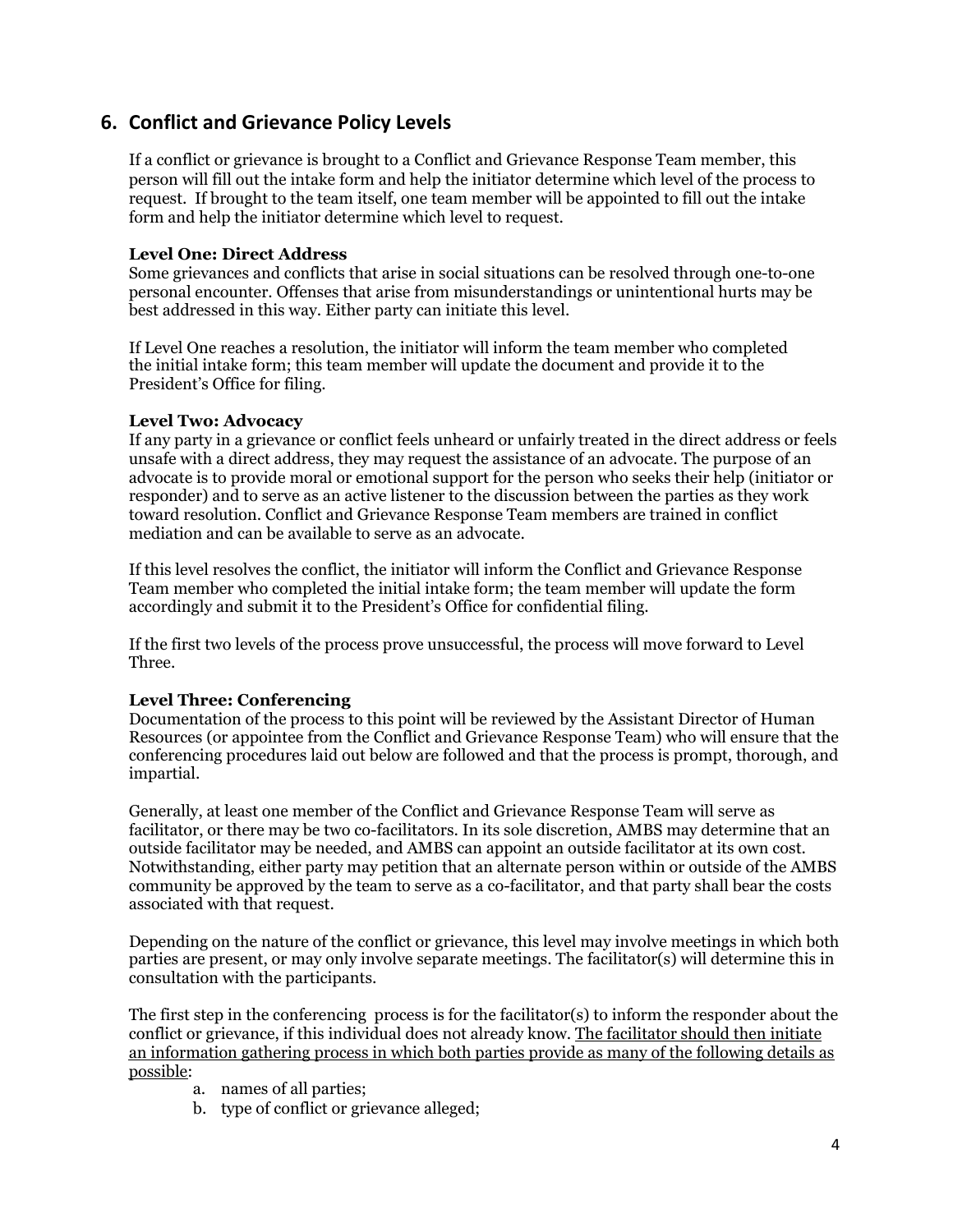- c. details of the conflict or grievance, including names, dates, locations, and other relevant particulars;
- d. description of actions taken to address the complaint;
- e. the redress or resolution that is sought.

The facilitator(s) will then hold the conferences. If there is not a co-facilitator, another AMBS administrator or faculty member will serve as a witness to the proceedings and as note taker. The initiator or responder may each select to bring an advocate, but must inform the facilitators of this ahead of the conference meetings. Advocates may contribute minimally to the proceedings unless or until the facilitator or co-facilitator determines that one or more of the advocates is doing more to exacerbate the conflict than to resolve it.

The conferencing sessions will follow these procedures:

- a. The session is confidential. However, AMBS will maintain records to document the process and outcome. AMBS will report the outcome to individuals deemed to have a need to know solely determined by the Conflict and Grievance Response Team.
- b. The facilitator will set out the procedure for discussion, ensuring that both parties have equal opportunity to be heard, understood, and actively involved in finding a resolution.
- c. An orderly, full, frank, and fair conversation about the conflict or grievance will allow all parties to come to a fuller understanding of the situation.
- d. If a resolution to the conflict or grievance can be found that is satisfactory to both parties, including clear agreements for changes in behavior and understanding of consequences, the facilitator will close the session by verbally stating the understandings, outcomes, and commitments made.
- e. A written report of the conferencing process, including the stated understandings, outcomes, and commitments reached, will be submitted to both parties for correction and signature. The process of arriving at documentation deemed accurate and fair by both parties may itself take some negotiation.
- f. If it is determined by the Conflict and Grievance Response Team that either party is being unreasonable as to the agreements made during Level Three Conferencing, the team may determine the document is the team's final determination.

At the completion of Level Three, the final signed document will be submitted to the President's Office to file.

#### **Level Four: Conflict and Grievance Response Team Determination**

If conferencing is unsuccessful, either party can request a determination by the Conflict and Grievance Response Team. There is no guarantee that the determination will be satisfactory to each party.

The assistant director of human resources (or appointee who is a member of the Conflict and Grievance Response Team) will prepare a timeline (1) for reviewing the documentation already gathered; and (2) for the team determination.

If there are any further meetings with the parties, they will typically be held separately since conferencing already occurred and no satisfactory resolution was reached.

When the outcome has been determined, the assistant director of human resources (or appointee from the team) will prepare a report describing the outcome. This report will be filed confidentially with the President's Office.

### **7. Appeals**

If the Conflict and Grievance Response Team determination process fails to lead to a resolution satisfactory to either party, either party may appeal to the AMBS President, who